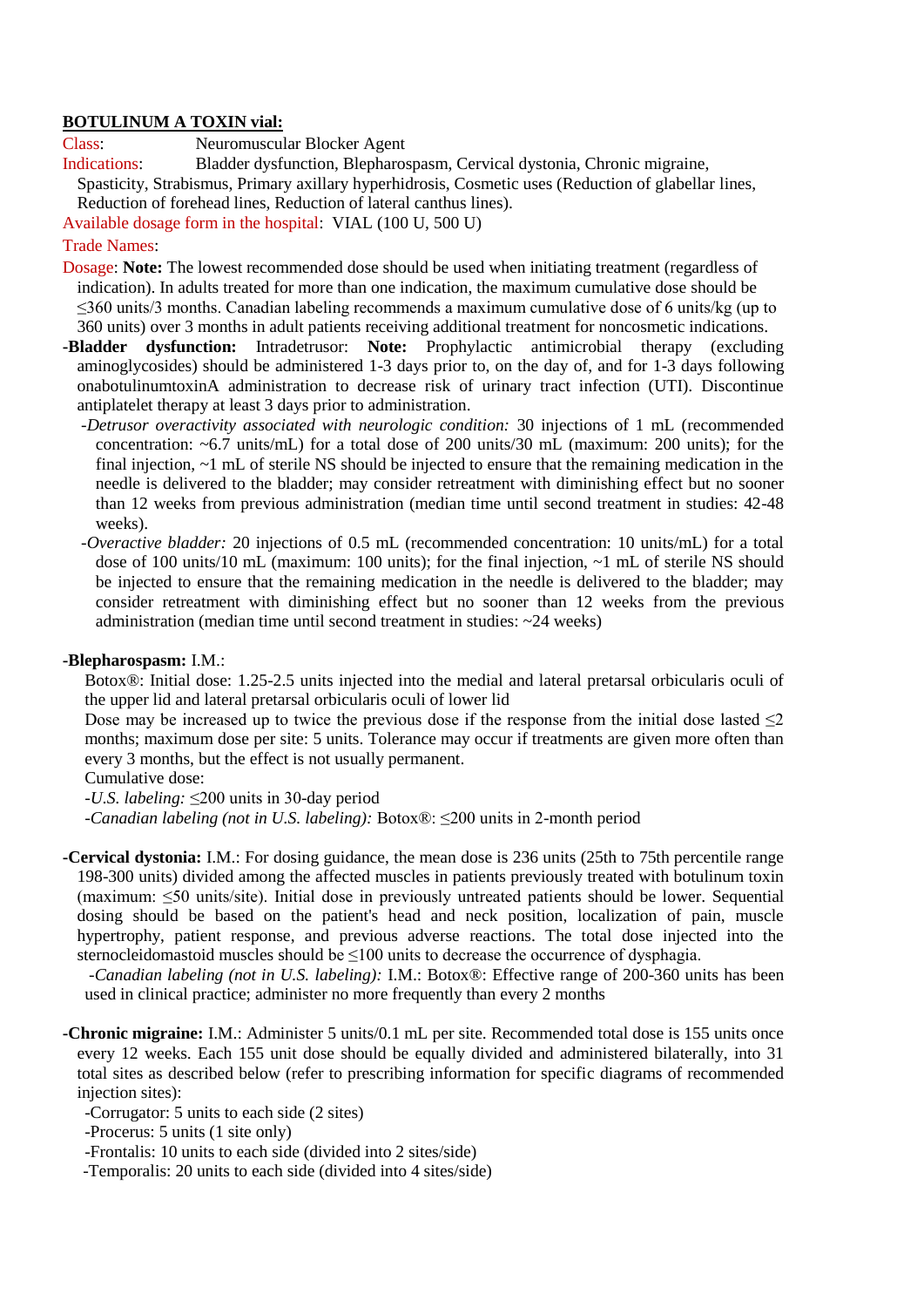-Occipitalis: 15 units to each side (divided into 3 sites/side)

-Cervical paraspinal: 10 units to each side (divided into 2 sites/side)

-Trapezius: 15 units to each side (divided into 3 sites/side)

**-Spasticity (focal):** I.M.: Individualize dose based on patient size, extent, and location of muscle involvement, degree of spasticity, local muscle weakness, and response to prior treatment. In clinical trials, total doses up to 360 units (Botox®) were administered as separate injections typically divided among selected muscles; may repeat therapy at  $\geq$ 3 months with appropriate dosage based upon the clinical condition of patient at time of retreatment.

Suggested guidelines for the treatment of upper limb spasticity. The lowest recommended starting dose should be used and ≤50 units/site should be administered. **Note:** Dose listed is total dose administered as individual or separate intramuscular injection(s):

-Biceps brachii: 100-200 units (divided into 4 sites)

-Flexor digitorum profundus: 30-50 units (1 site)

- -Flexor digitorum sublimes: 30-50 units (1 site)
- -Flexor carpi radialis: 12.5-50 units (1 site)
- -Flexor carpi ulnaris: 12.5-50 units (1 site)

Suggested guidelines for the treatment of stroke-related upper limb spasticity:

*Canadian labeling:* **Note:** Dose listed is total dose administered as individual or separate intramuscular injection(s):

-Biceps brachii: 100-200 units (up to 4 sites)

-Flexor digitorum profundus: 15-50 units (1-2 sites)

-Flexor digitorum sublimes: 15-50 units (1-2 sites)

-Flexor carpi radialis: 15-60 units (1-2 sites)

-Flexor carpi ulnaris: 10-50 units (1-2 sites)

-Adductor pollicis: 20 units (1-2 sites)

-Flexor pollicis longus: 20 units (1-2 sites)

**-Strabismus:** I.M.: **Note:** Several minutes prior to injection, administration of local anesthetic and ocular decongestant drops are recommended.

Initial dose:

-Vertical muscles and for horizontal strabismus <20 prism diopters: 1.25-2.5 units in any one muscle. -Horizontal strabismus of 20-50 prism diopters: 2.5-5 units in any one muscle.

-Persistent VI nerve palsy  $\geq 1$  month: 1.25-2.5 units in the medial rectus muscle.

Re-examine patients 7-14 days after each injection to assess the effect of that dose. Subsequent doses for patients experiencing incomplete paralysis of the target may be increased up to twice the previous administered dose. The maximum recommended dose as a single injection for any one muscle is 25 units. Do not administer subsequent injections until the effects of the previous dose are gone.

**-Primary axillary hyperhidrosis:** Intradermal: 50 units/axilla. Injection area should be defined by standard staining techniques. Injections should be evenly distributed into multiple sites (10-15), administered in  $0.1$ -0.2 mL aliquots,  $\sim$ 1-2 cm apart. May repeat when clinical effect diminishes.

#### *-Cosmetic uses:*

- **-Reduction of glabellar lines:** Adults ≤65 years: I.M.: An effective dose is determined by gross observation of the patient's ability to activate the superficial muscles injected. The location, size, and use of muscles may vary markedly among individuals. Inject 0.1 mL (4 units) dose into each of five sites, two in each corrugator muscle and one in the procerus muscle for a total dose 0.5 mL (20 units) administered no more frequently than every 3-4 months. **Note:** Treatment of adults >65 years is approved in the Canadian labeling.
- **-Reduction of forehead lines** *(Canadian labeling; not in U.S. labeling):* I.M.: Inject 2-6 units into each of four sites in the frontalis muscle every 1-2 cm along either side of forehead crease and 2-3 cm above eyebrows for total dose of 24 units.
- **-Reduction of lateral canthus lines;** *(Canadian labeling; not in U.S. labeling):* I.M.: Inject 2-6 units into each of 1-3 injection sites, lateral to the lateral orbital rim.